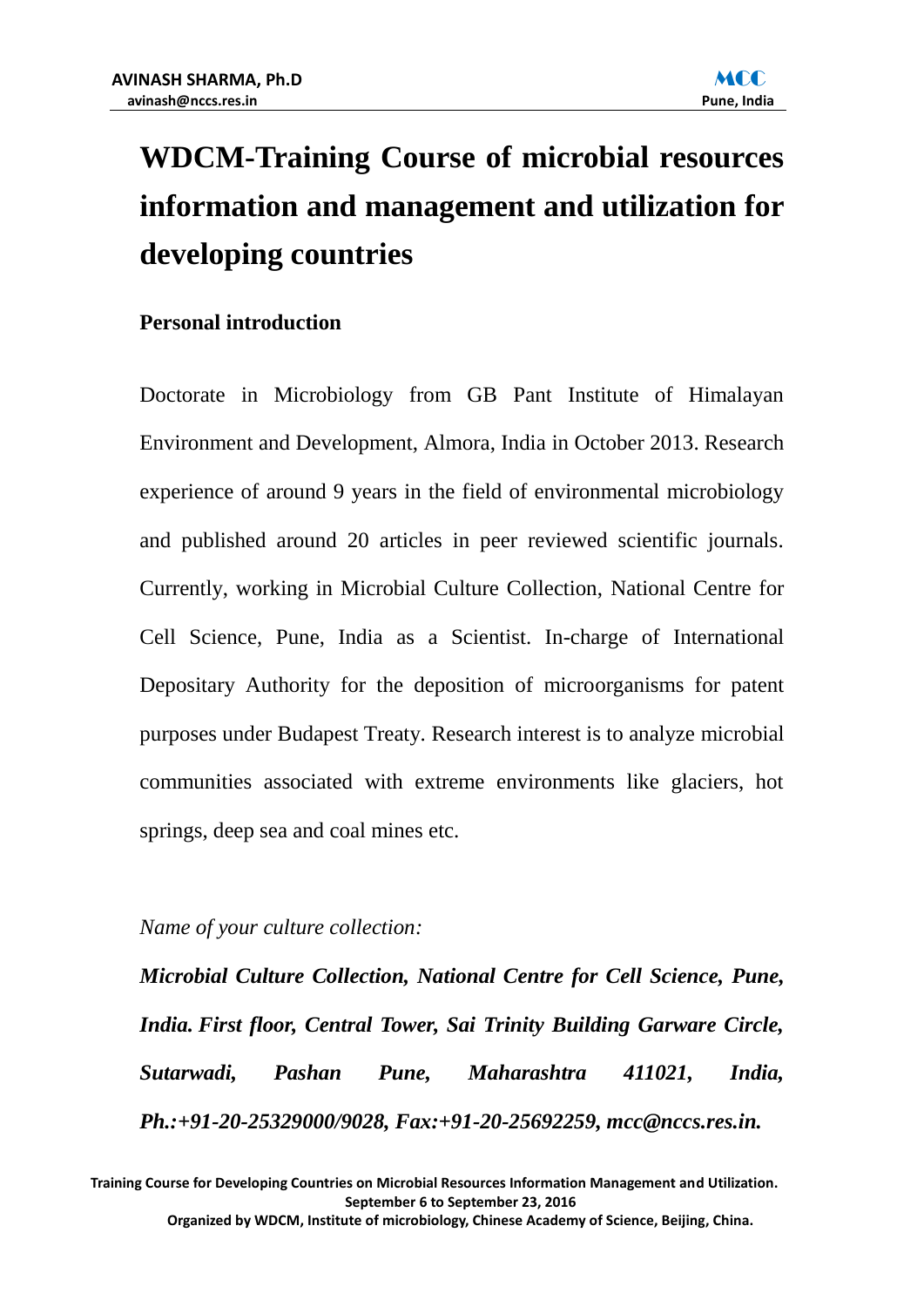

# **ABSTRACT**

Microbes constitute the largest biomass on the earth and comprise of three domains of life (Bacteria, Archaea and Eukaryotes). Discovery of new microbial taxa or strains need to preserve to make them accessible to other researchers for research, teaching and for biotechnological exploitation. Individual laboratories are unable to do this due to lack of financial support and manpower. This role is thus played by a culture collection. Microbial resource centers play vital role in the conservation and sustainable use of microbial resources and also provide the authentic biological material for high quality research and teaching in the form of reference strains, reagents for quality control etc.

710 culture collections over the globe are member of WFCC and the database related to the collections is available on WDCM website for free access which is very helpful in getting recognition and visibility to the biological resources associated with the collections. Training course organized by WDCM, Institute of Microbiology, Chinese Academy of Science is a good initiative to bring the culture collections on single platform from the developing countries and help them sharing database with WFCC/WDCM.

# **Key words: Microbial Resources, WFCC, WDCM, Database**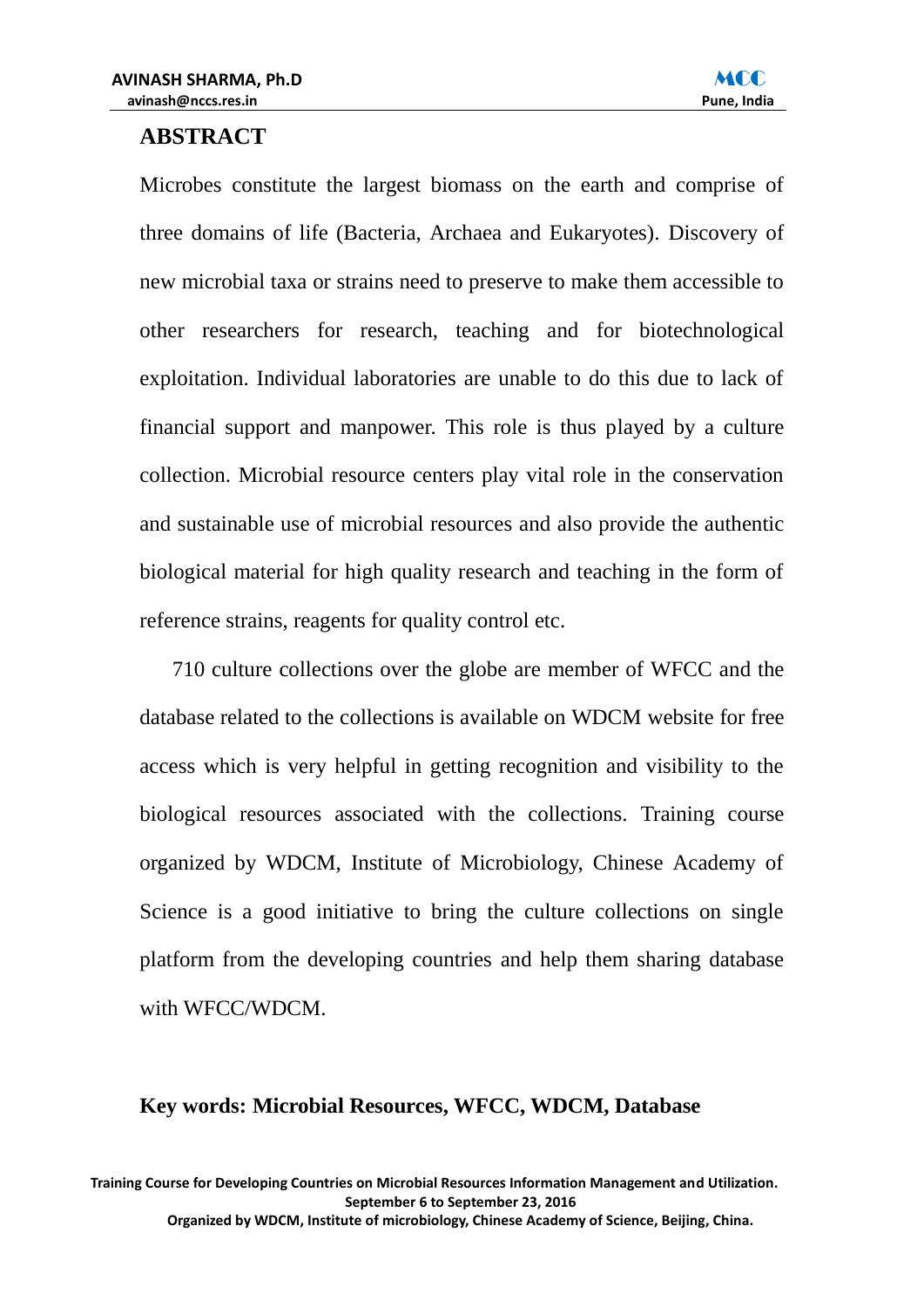#### **1. Brief introduction of your Culture Collection.**

Microbial Culture Collection (MCC) at National Center for Cell Science is one among the 708 collections from 72 countries registered with World Data Centre for Microorganisms (WDCM) database till 2014. It is supported by Department of Biotechnology (DBT), Ministry of Science & Technology, Government of India. MCC is country's newest culture collection with largest holdings in the world. Its genesis lies in a major initiative taken by DBT, Government of India towards microbial bioprospecting. Nine government institutions across the country and one pharmaceutical company were involved to achieve this goal. All the Institutes were given diverse niches for the exploration of microbial diversity. This ambitious program envisaged collection of over 2 lakh isolates from these different ecological niches. These were screened for a variety of bioactive molecules using high through put screening facility available with Piramal Life Sciences. It was also envisaged that this precious collection should be available to other interested users for future use at a single location, and thus Microbial Culture Collection (MCC) was created at National Center for Cell Science (NCCS), Pune. MCC has been recognized as International Depositary Authority (IDA) by the World Intellectual Property Organization, Geneva, Switzerland under Budapest Treaty on 9th April 2011. It is also recognized as Designated

**Training Course for Developing Countries on Microbial Resources Information Management and Utilization. September 6 to September 23, 2016**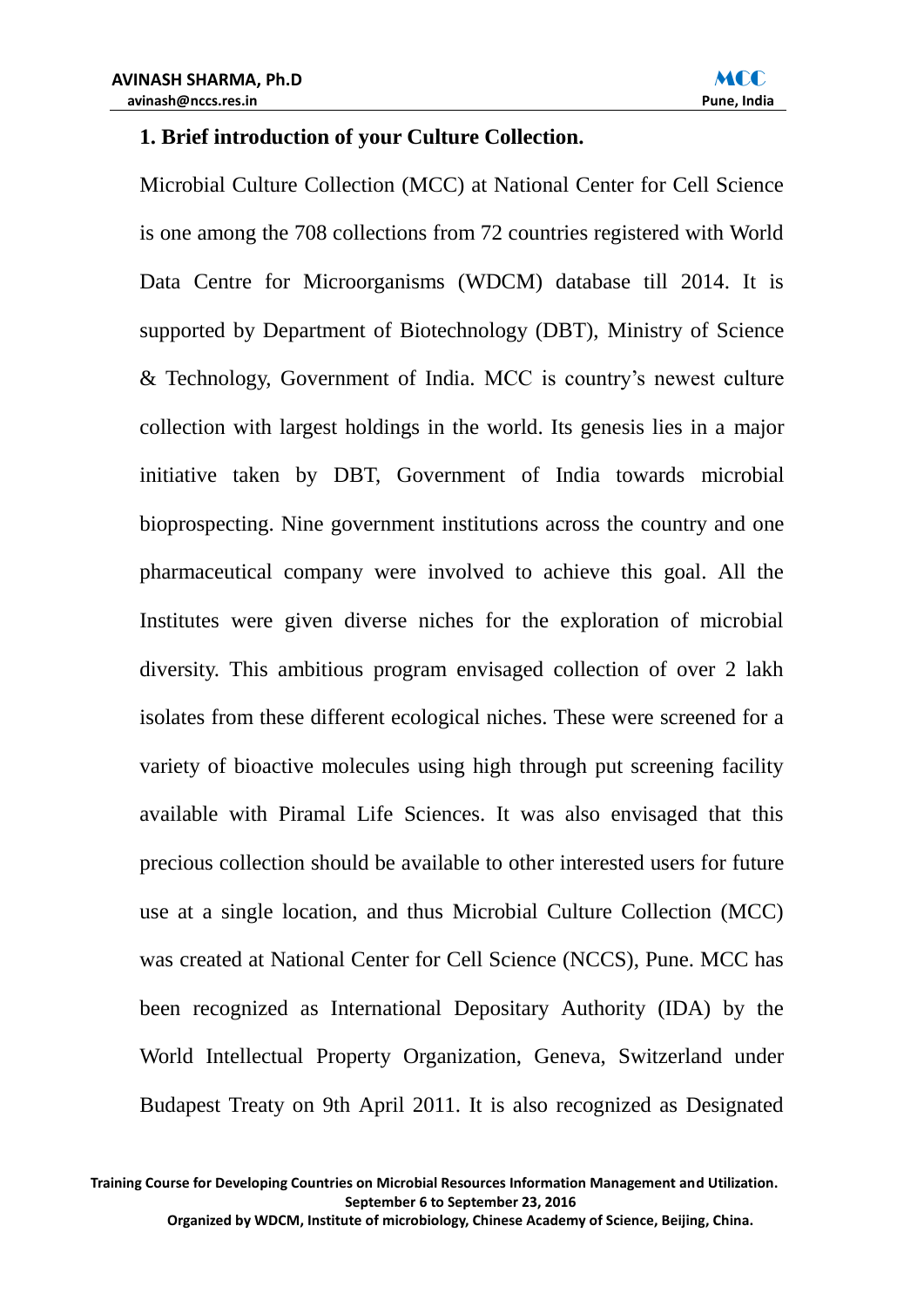National Repository for Microorganisms on 8th July 2013 by Ministry of Environment, Forest and Climate Change (MoEF & CC), New Delhi, India under Biological Diversity Act 2002.

Apart from providing various research related services, the faculty of the culture collection is also involved in the highest quality research. Faculty is actively involved in research which is focused on microbial diversity, metagenomics, ecology and taxonomy using classical as well as modern molecular approaches. Expertise and publication records of MCC reflect the research potential of the research faculty as well as the reason for being the best microbial resource facilities in India. At present a total of 46 staff members including research faculty (12), consultant (2), technicians (25) and administrative staff (7) are making their efforts to maintain the standards of the research and services at MCC. DBT has also taken an initiative to make MCC an independent entity to serve the nation for the characterization, authentication and long term preservation of precious microbial resources.

#### **Holdings at MCC**

As per WDCM data, MCC has largest collection of bacteria under a single roof. At present it holds more than 2, 00,000 microorganisms, majority of which are isolated under DBT's Microbial prospecting project while others are deposited by investigators across the country. In addition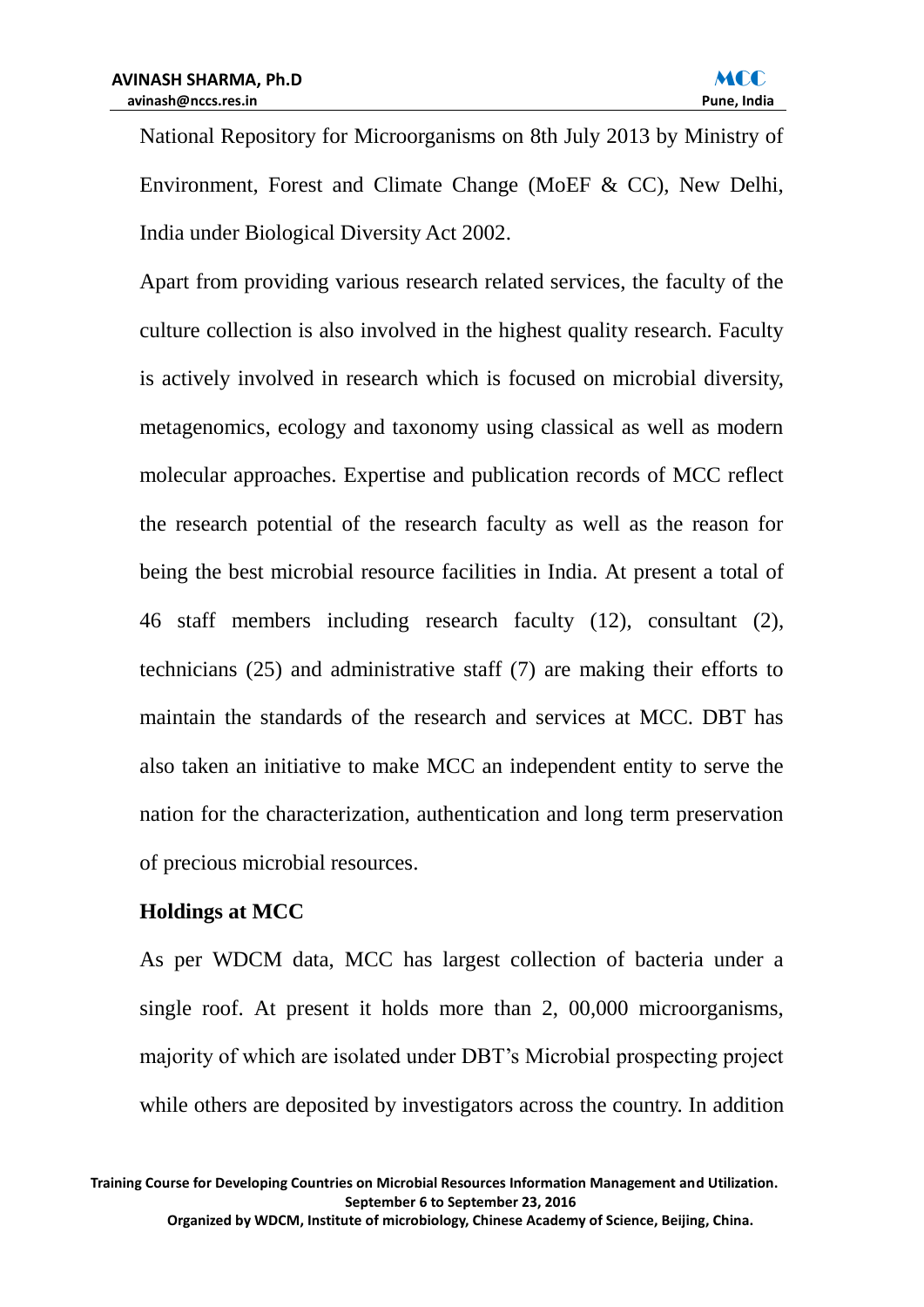

a large number (30,000) was also donated by a company, Piramal Enterprises Limited. These cultures are available for research purpose to the investigators who wish to undertake large scale screening programs, with Material Transfer Agreement (MTA). MCC has around 1174 bacterial cultures and 250 fungal cultures deposited under general deposit which are accessible to researchers. A total of 110 strains have been deposited as patent deposits under International Depositary Authority (IDA) while 23 strains are deposited under safe deposit. MCC provides a high level of confidentiality and secrecy to the cultures deposited under IDA and safe deposit. All the cultures are preserved in three different forms  $-80^{\circ}$ C, liquid nitrogen and in lyophilized form. The cultures are supplied to the users either as lyophilized ampoule or as growing culture on the slant.

#### **Services at MCC**

MCC provides various services on payment basis which are as follow:

#### **1. Supply of Cultures**

MCC supplies its public access general deposit cultures to researchers in India for academic and research purposes. MCC also has a provision of distributing cultures from the "microbial prospecting project" under material transfer agreement. At present a total of approximately 5000

**Training Course for Developing Countries on Microbial Resources Information Management and Utilization. September 6 to September 23, 2016**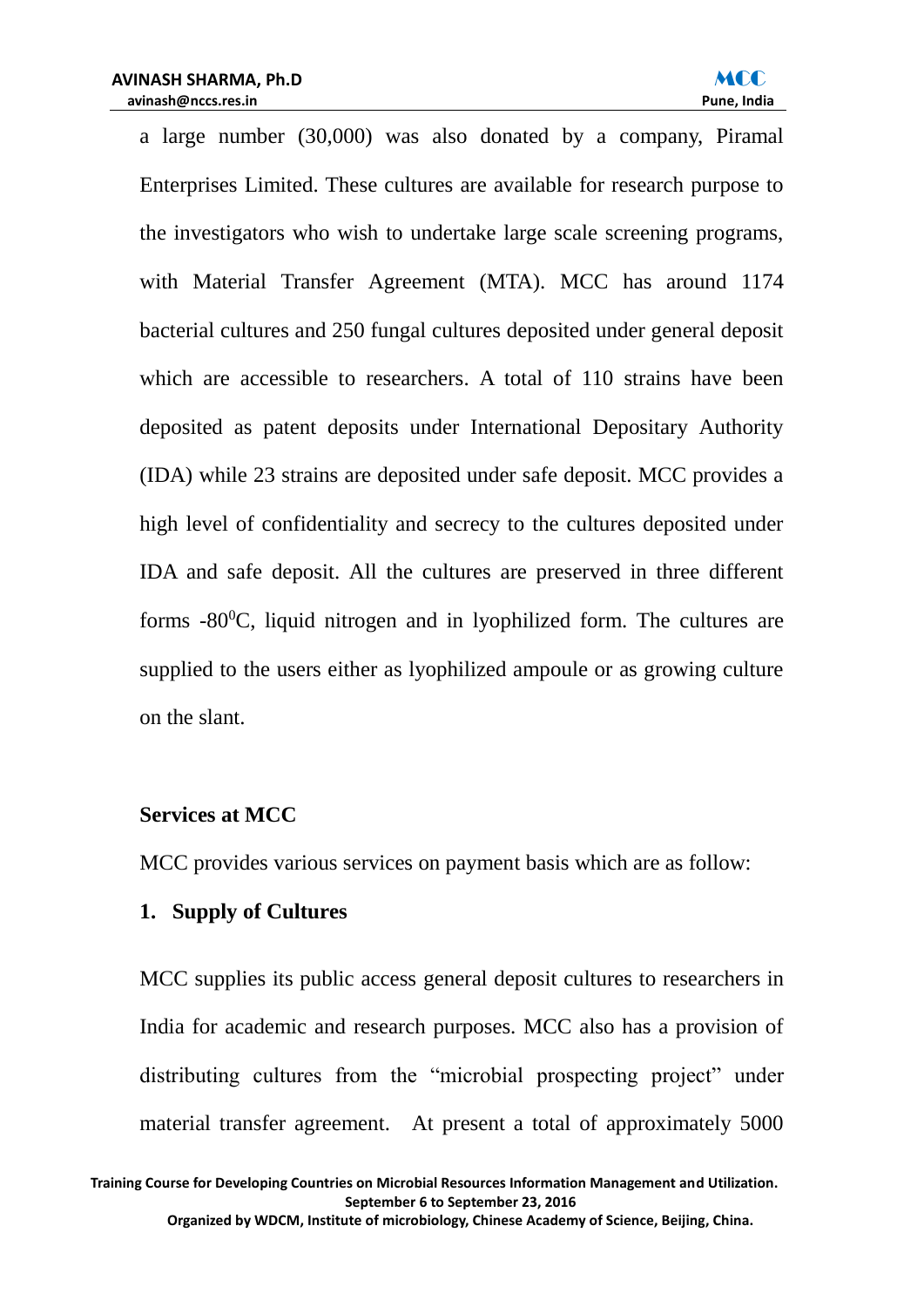cultures have been supplied to different research institutes and universities for academic and/or research purpose. The cultures are also made available to researchers in other countries following the prevailing procedures laid by National Biodiversity Authority of the country.

# **2. Culture Deposit Service**

MCC accepts bacteria (aerobic, anaerobic, cyanobacteria, photoautotrophic bacteria) fungi, DNA samples and plasmids for deposit under general, safe and patent deposits. At present MCC accepts microorganism which fall under BSL-2 category. MCC is receiving cultures for this service from several institutions across India and overseas. The cultures are checked for the authenticity by 16S/18S rRNA gene sequencing and later preserved by two different methods 1) 20% glycerol stocks at -80  $\degree$ C and in Liquid nitrogen (-196  $\degree$ C) and 2) freeze drying method. There is a nominal fee for the safe and patent deposits under IDA while general deposit is free of cost.

# **3. Identification services**

Since October 2012, MCC began offering paid identification services like rRNA gene sequencing, phylogenetic analysis, MALDI-TOF typing, FAME (fatty acid methyl ester) analysis, G+C mol% (Tm & HPLC), and DNA-DNA Hybridization etc.

**Training Course for Developing Countries on Microbial Resources Information Management and Utilization. September 6 to September 23, 2016 Organized by WDCM, Institute of microbiology, Chinese Academy of Science, Beijing, China.**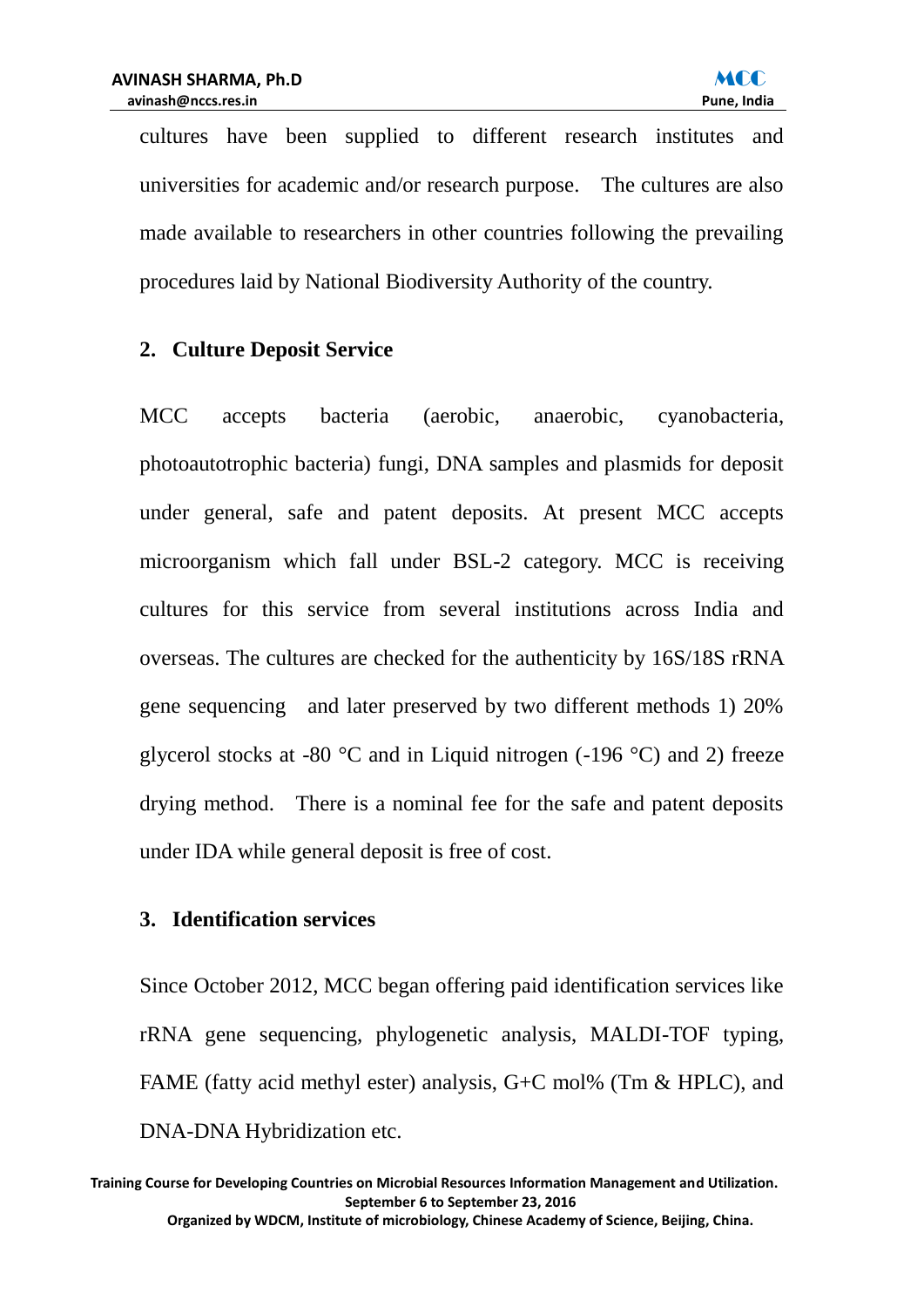**4. Other Services:** MCC also provides Services like Isolation and purification of genomic DNA and Freeze-drying of microbial cultures as well.

**5. Training courses and workshops:** MCC actively participates to conduct training and workshops in colleges to promote science among the young researchers. MCC also accepts master students across India to carry out their research project as part of their degree in the field of microbial diversity and taxonomy. MCC also accept application from foreign students under exchange/bilateral programs to carry out training or research studies.

# **ISO Certification**

MCC has implemented ISO 9001 in October 2013 for its general and IDA deposit services. After expert opinion from DSMZ, technical specifications to invite ISO consultants were prepared, tenders were invited and one company was given the order for consulting for ISO certification. A set of standard operating procedures (SOP) for various activities performed during processing of cultures for deposit have been devised, they were deliberated upon by the entire MCC staff and revised versions were approved by the ISO consultant. As per the ISO 9001 requirement, the first audit review for certification is due soon.

**Training Course for Developing Countries on Microbial Resources Information Management and Utilization. September 6 to September 23, 2016**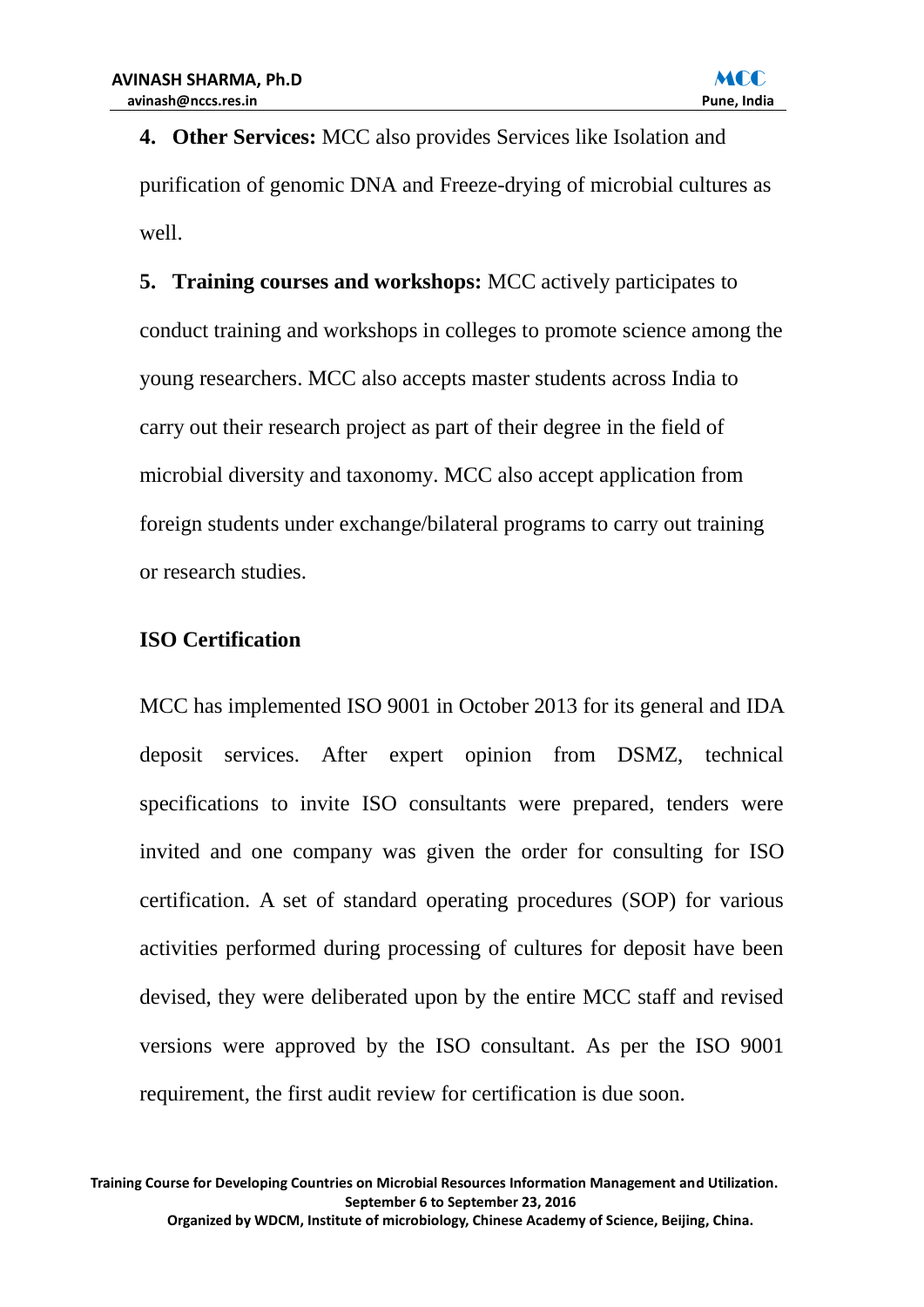

#### MCC website<http://www.nccs.res.in/mcc/index.html>



#### **2. Benefit from the training courses.**

I feel that the training course was very useful in numerous ways. In the course at Chinese Academy of Science (CAS) there were various lectures on very important topics like database management and how WDCM is working on the information regarding the strains preserved at various culture collections. Before training, we attended the conference (WDCM 50th anniversary) and it was very much informative related to issues related to the culture collection. The conference was also helpful in interacting with well known scientists across the globe. During the training, lectures on microbial genomics and genome annotation were of great help to work on the genome sequencing of the microbial resources associated with our collection. This has helped me in getting an insight

**Training Course for Developing Countries on Microbial Resources Information Management and Utilization. September 6 to September 23, 2016**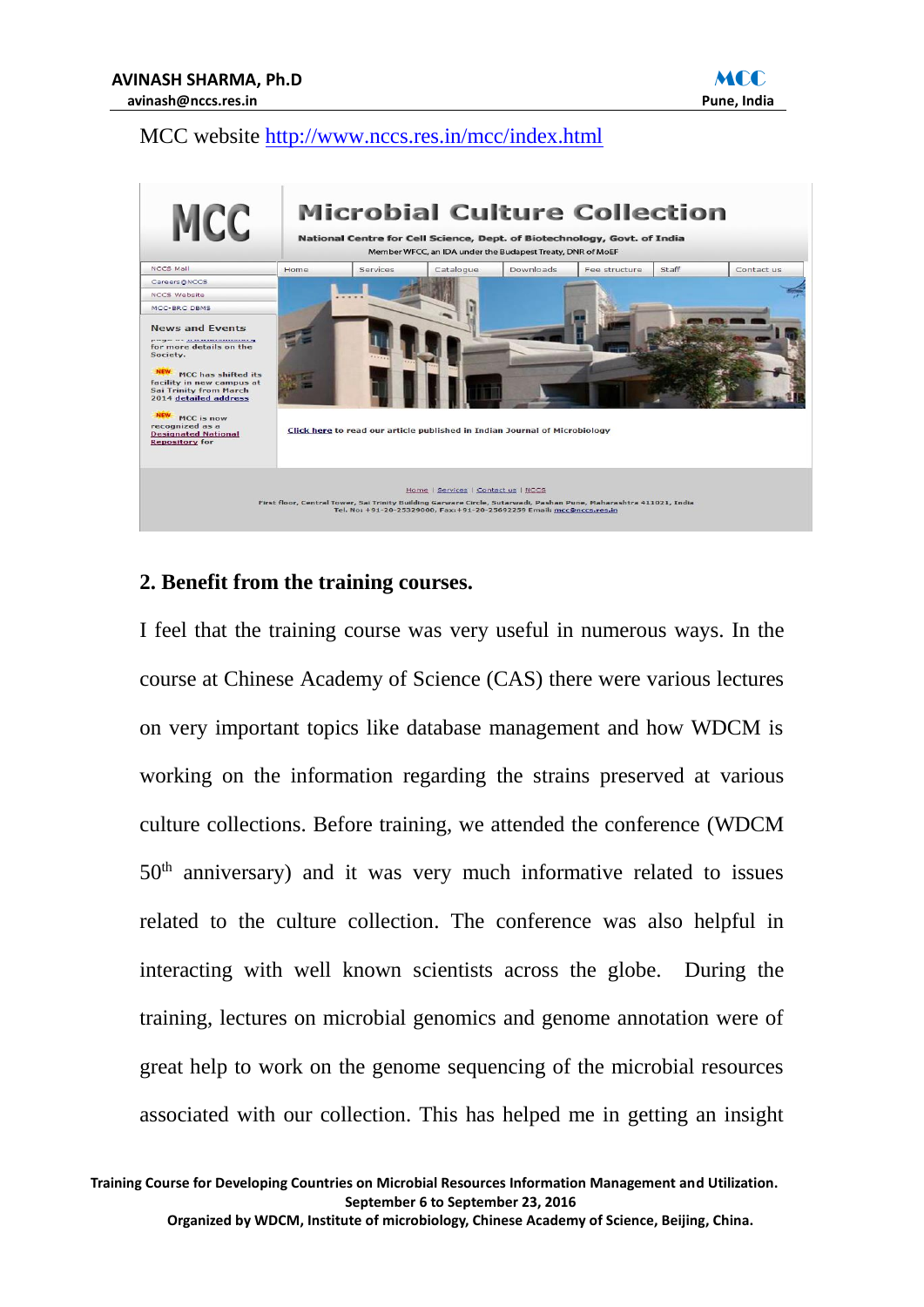into the pipelines used to analyses the bioinformatics analysis. Lectures on the general application policies for international students would be helpful in sharing this information among the research students to carry out research studies at China.

The training has also helped me in having discussion among the representatives of the culture collections came for the training course. This interaction will pave my way for future collaboration by writing exchange programs or joint research proposal with these collections. Several lab visits helped me to understand the laboratory practices and protocol used at the Chinese Academy of Science which will also help me to share these laboratory practices among my colleagues and students back in India.

Lecture on characterization of bacterial strains for bacterial taxonomy was very informative and it will help me for my future research on bacterial taxonomy of extremophiles.Training also helped me in learning procedures related to ISO standards as MCC is looking forward to acquire ISO standards very soon. Apart from the scientific discussion, the stay in Beijing has also helped me to know about the history of Beijing as well as the history of many temples (Lama temple & Heaven Temple) and other very important places like The Great Wall of China, Summer Palace and Forbidden City.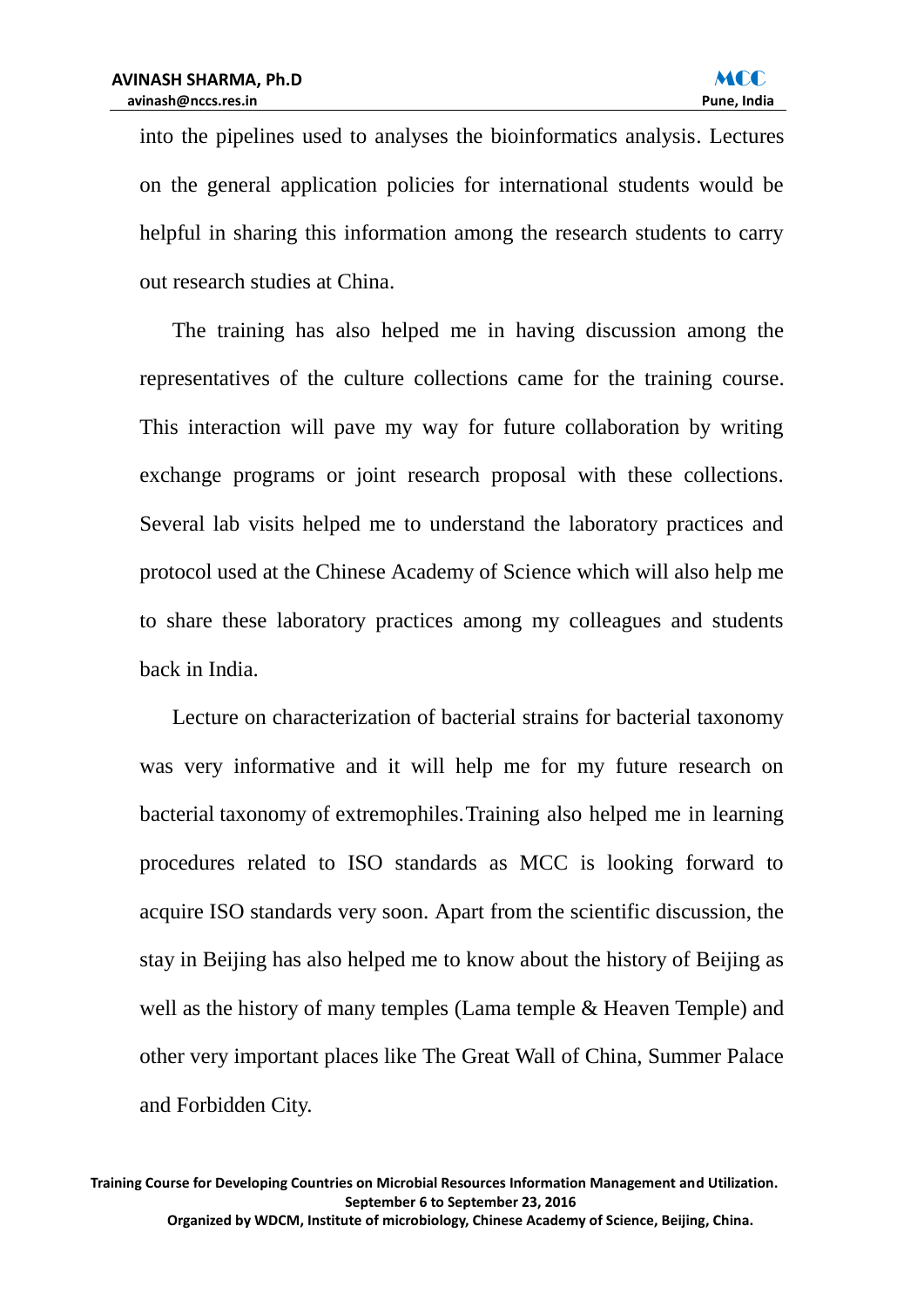#### **Suggestion on WDCM work.**

WDCM is making a significant contribution to make the collections visible not only from the developed countries but also from the developing countries. The WDCM also serves as the data center of the WFCC and acts as an important resource for all activities or services related to the culture collections. Some of my personal suggestion in order to improve visibility among the culture collection is by helping or making it mandatory to have a webpage in English so that it is easy for the researchers to get the accessibility to the biological material of the collections.

#### **6. Comments or suggestion on the training courses.**

I am very much happy with the overall training course and type of lectures which were organized by the WDCM during the event. Personally, I feel that the course can be divided into 50% lectures and 50% hands on training which will be more useful for the future participants for such trainings. Since, genome sequencing is going to be compulsory for publishing data related to novel strains; I will suggest a session in the course dedicated to hands on training for genome analysis to the members of collection where no such expertise are available. Apart from this it

**Training Course for Developing Countries on Microbial Resources Information Management and Utilization. September 6 to September 23, 2016**